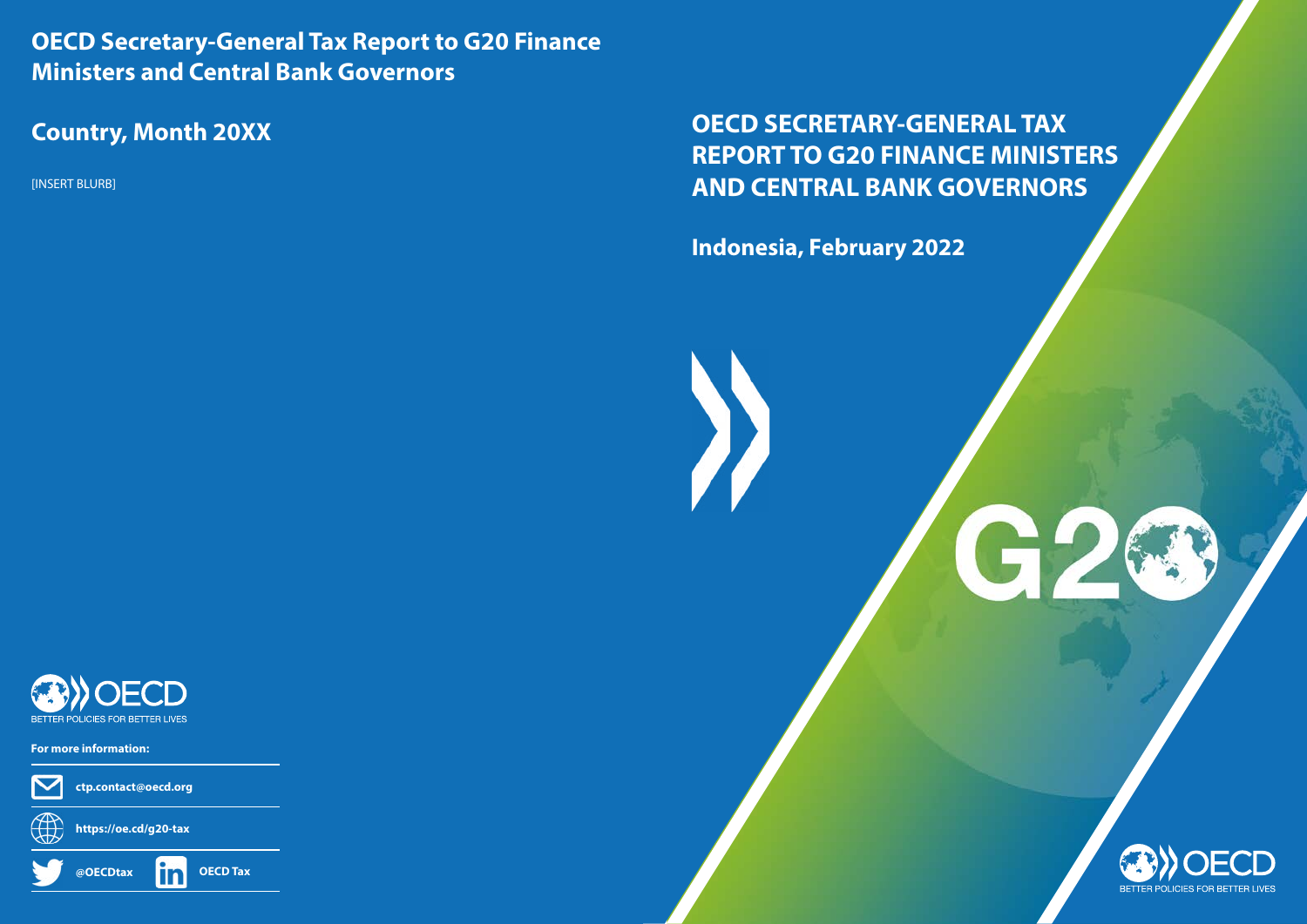# **OECD Secretary-General Tax Report to G20 Finance Ministers and Central Bank Governors**

Indonesia, February 2022

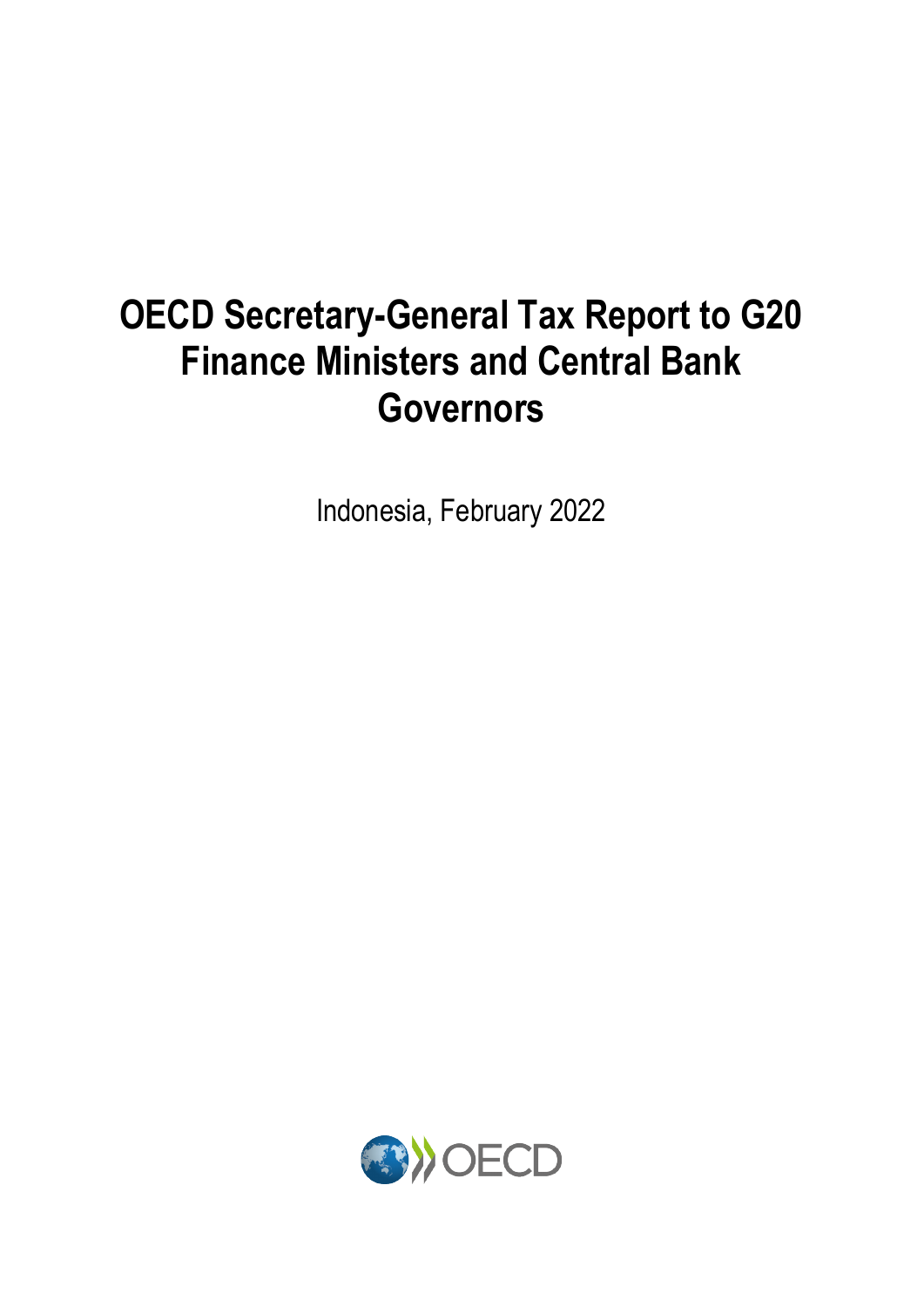#### **2** |

This document and any map included herein are without prejudice to the status of or sovereignty over any territory, to the delimitation of international frontiers and boundaries and to the name of any territory, city or area.

This work is published under the responsibility of the Secretary-General of the OECD. The opinions expressed and arguments employed herein do not necessarily reflect the official views of OECD member countries.

#### **Please cite this report as:**

OECD (2022), *OECD Secretary-General Tax Report to G20 Finance Ministers and Central Bank Governors, Indonesia, February 2022*, OECD, Paris, [www.oecd.org/tax/oecd-secretary-general-tax-report-g20-finance-ministers-indonesia-february-2022.pdf](http://www.oecd.org/tax/oecd-secretary-general-tax-report-g20-finance-ministers-indonesia-february-2022.pdf).

The use of this work, whether digital or print, is governed by the Terms and Conditions to be found at [www.oecd.org/termsandconditions](http://www.oecd.org/termsandconditions)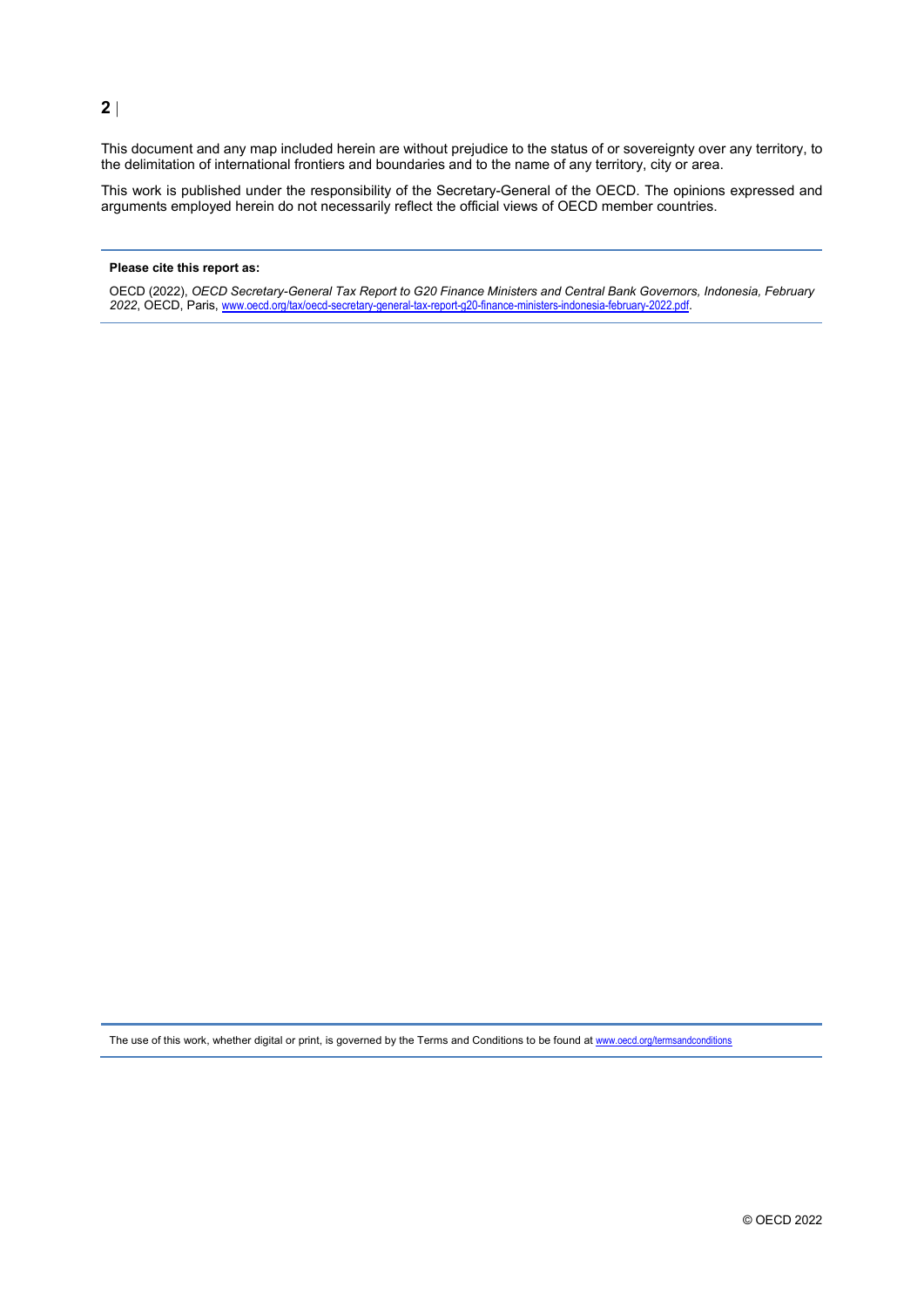# **Table of contents**

| <b>Introduction</b>                                   | 4              |
|-------------------------------------------------------|----------------|
| The Two-Pillar International Tax Package              | $\overline{4}$ |
| Work on Explicit and Implicit Carbon Pricing          | 6              |
| Tax Policy and Gender Equality                        | 7              |
| Tax and Development                                   | 8              |
| <b>Tax Transparency</b>                               | 9              |
| BEPS Minimum Standards and Taxation of Multinationals | 10             |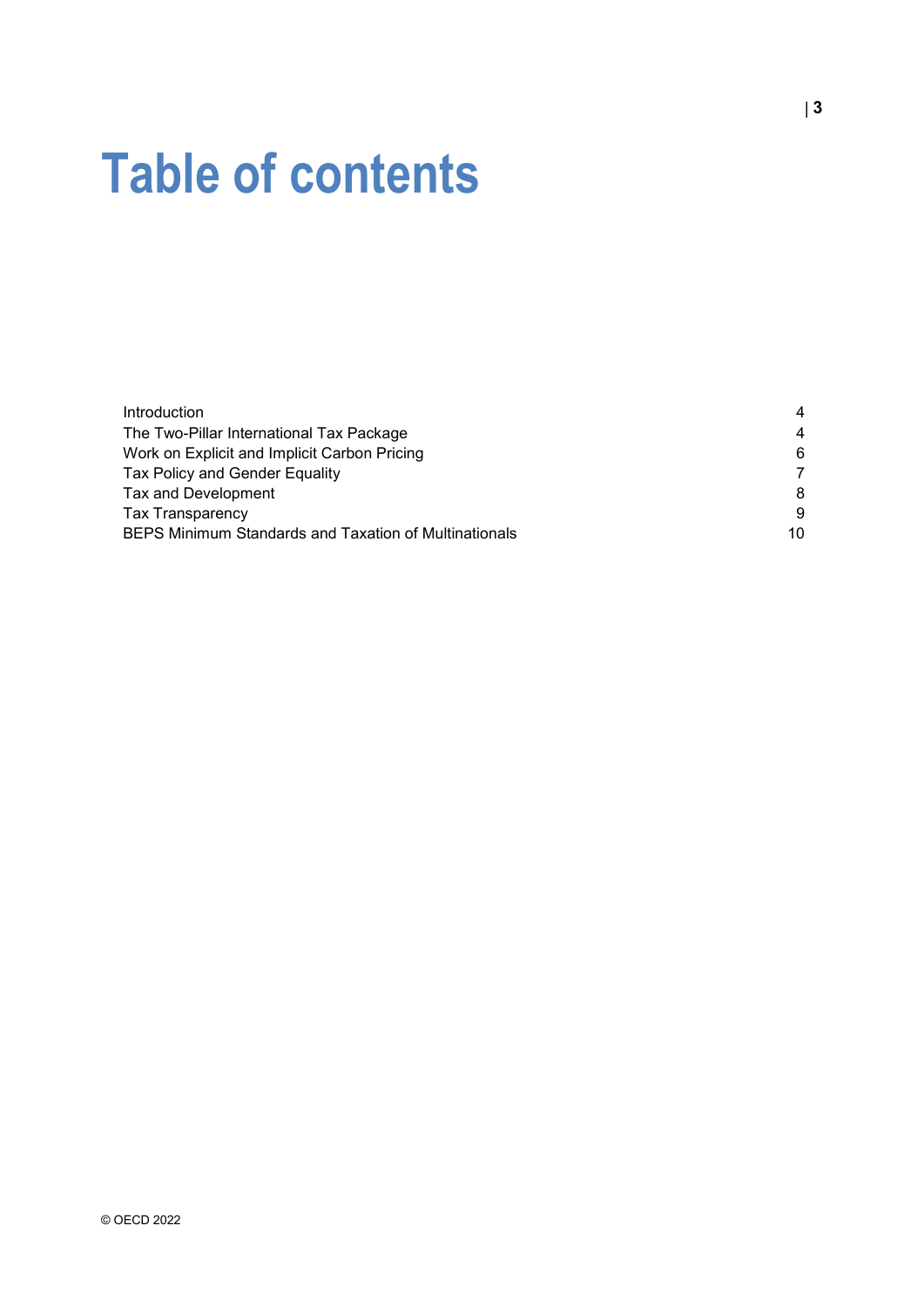## <span id="page-4-0"></span>**Introduction**

Since October 2021 and the historic agreement reached on the two-pillar international tax package, [1](#page-4-2) **the G20/OECD Inclusive Framework on Base Erosion and Profit Shifting (BEPS) - the Inclusive Framework - has moved swiftly into the implementation phase. The technical design of** Pillar Two model rules has now been approved, with commentary soon to be adopted to provide tax administrations and taxpayers with guidance on the interpretation and application of those rules. Building blocks of Pillar One are also in the making, with public consultation on the first block already launched.

All efforts are being deployed for meeting the extremely ambitious 2023 implementation deadline you have fixed and we will need your political support to make sure implementation is delivered on time with, in particular, a signing ceremony for the Multilateral Convention to implement Pillar One (MLC) by the July 2022 meeting of G20 Finance Ministers and Central Bank Governors.

Changes are, however, already underway with a number of countries on the move: the European Union aims to agree a directive adopting the Pillar Two's Global Anti-Base Erosion (GloBE) rules by the second quarter of 2022; the United Kingdom has launched a public consultation with a view to implementing Pillar Two by the third quarter of 2022;and Switzerland has announced it will change its Constitution to establish a minimum tax by January 2024.

Work is also advancing to establish an inclusive dialogue on carbon pricing, which could provide data on both explicit and implicit carbon pricing and potentially facilitate coordination among countries.

This report also covers the implementation of BEPS, tax transparency developments and progress made in supporting developing jurisdictions to build sustainable tax revenue bases. In addition, I am pleased to deliver to you the report *Tax Policy and Gender Equality*. As the report shows, further work is needed, including to address possible biases in tax systems and I look forward to continuing to report to you on this important work.

## <span id="page-4-1"></span>**The Two-Pillar International Tax Package**

As part of the deal reached last October, Inclusive Framework members agreed to a Detailed Implementation Plan, the first step of which was completed in November 2021 with the finalisation of the technical design of the model rules to implement the Pillar Two minimum tax.

**The technical working group on Pillar Two have now turned to finalising the Commentary on the GloBE rules** to provide tax administrations and taxpayers with guidance on the interpretation and application of those rules, to ensure coordinated outcomes and avoid double taxation. In addition, the draft model provision for the Subject to Tax Rule (STTR) and its commentary will be released in March 2022 and work is ongoing to release a public discussion draft on the development of a multilateral instrument to facilitate the implementation of the STTR.

**On Pillar One, negotiations formally began on 17 January to agree the MLC, with a view to signing the MLC by mid-2022.** This instrument is critical to the effective and consistent implementation of Pillar One and will incorporate the work on the technical elements of Pillar One.

<span id="page-4-2"></span> $1$  Pillar One seeks to ensure a fairer allocation of profits by creating a new taxing right for market countries, while Pillar Two seeks to put a floor on competition over corporate income tax through the introduction of a global minimum corporate tax rate.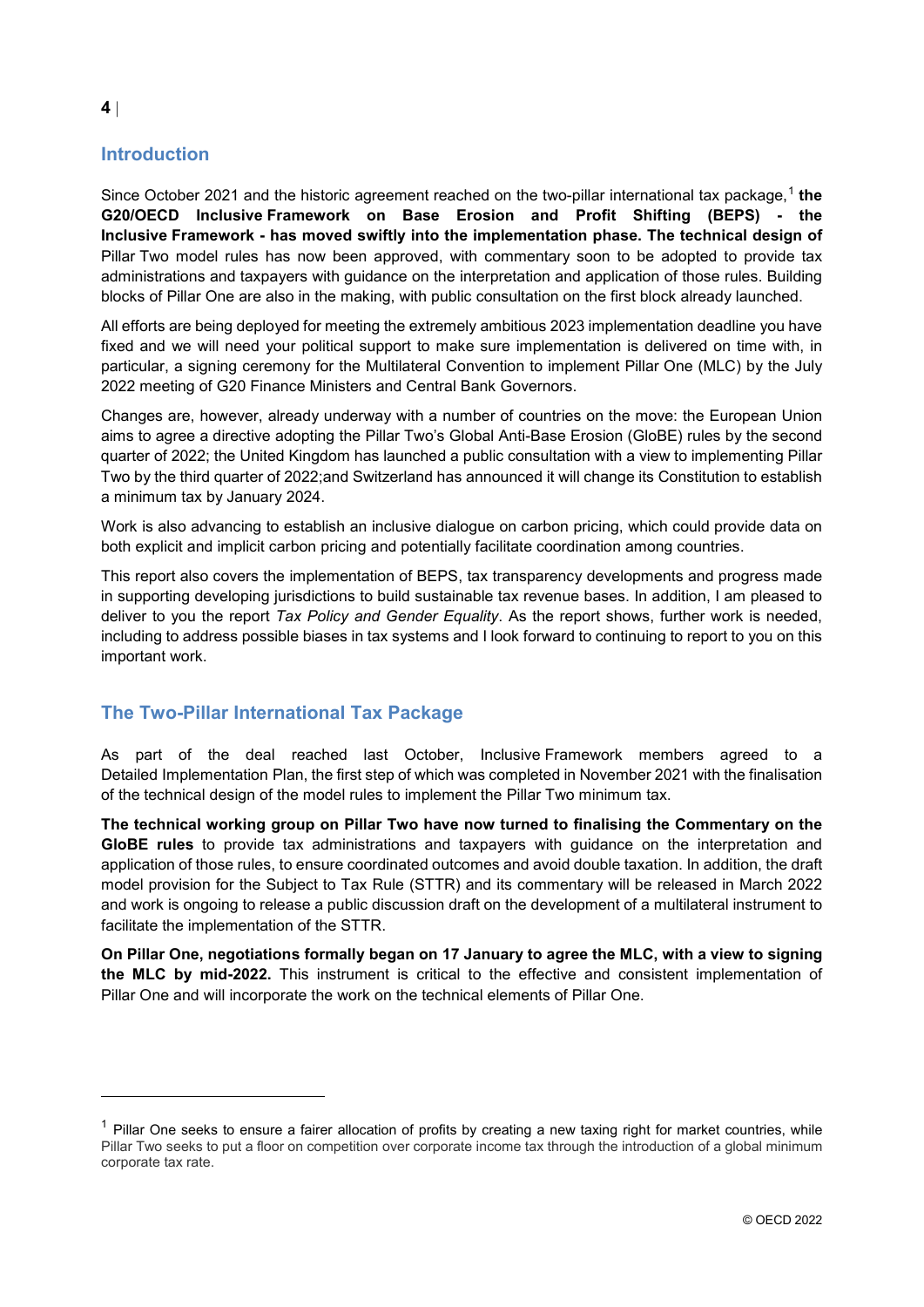|                                                  | <b>Pillar One</b>                                                               | <b>Pillar Two</b>                                                                          |  |
|--------------------------------------------------|---------------------------------------------------------------------------------|--------------------------------------------------------------------------------------------|--|
| <b>Early 2022</b>                                | Text of the MLC and Explanatory Statement to<br>implement Amount A to be agreed | Model GloBE rules to be agreed $\checkmark$                                                |  |
| Mid 2022                                         | Model rules for domestic implementation of Pillar<br>One to be agreed           | Model treaty provision to give effect to the subject to tax<br>rule (STTR)                 |  |
|                                                  | High level signing ceremony for the MLC                                         | Multilateral instrument (MLI) for the implementation of<br>STTR in bilateral treaties      |  |
| End 2022                                         | Finalisation of work on Amount B                                                | Implementation framework to facilitate to coordinated<br>implementation of the GloBE rules |  |
| 2023 – Implementation of the Two-Pillar solution |                                                                                 |                                                                                            |  |

#### *Timeframe for Implementation*

Since I last reported to you, the Inclusive Framework has launched public consultations. This is a critical part of the process, ensuring that the input of all stakeholders and business in particular can be used to shape the rules in a way that best manages compliance costs and provides as much certainty as possible.

 **Pillar One – Amount A** (the residual profits to be allocated to market jurisdictions) has been distilled into building blocks and a consultation will be launched on them on a rolling basis. As the technical working group advances its work on specific building blocks, consultations will be launched on those issues to obtain feedback quickly and before the work is finalised. This staged approach, rather than waiting for a comprehensive document to be ready, allows the Inclusive Framework to continue to move at a rapid pace in order to remain within the political timetable agreed in October 2021. The first consultation relates to the set of draft rules for nexus and revenue sourcing, which will determine when a market jurisdiction is entitled to tax profit reallocated under Amount A, and which are designed to permit such taxation even where the relevant multinational enterprise has no physical presence in that jurisdiction.



*Building Blocks of Amount A*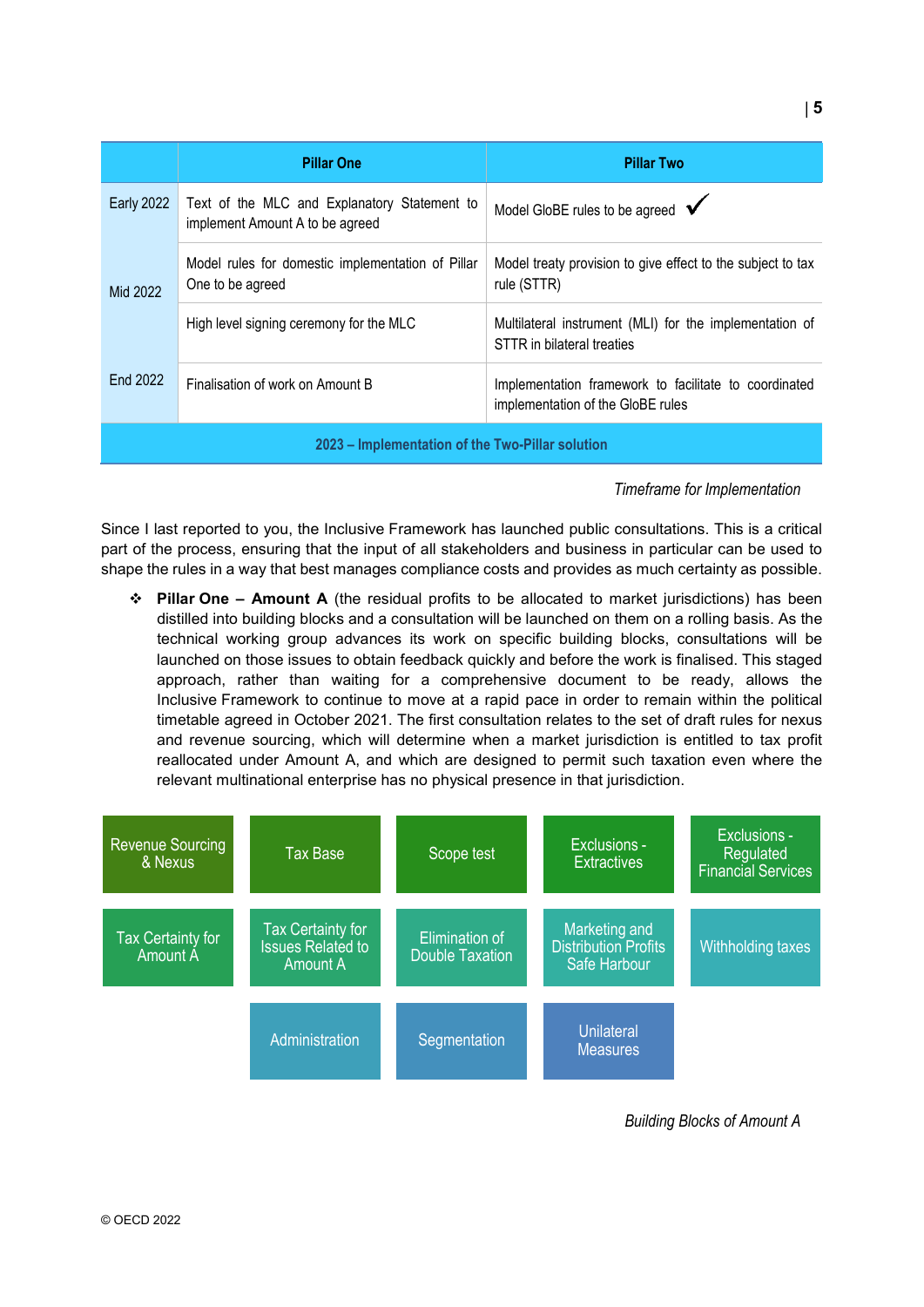**6** |

 $\overline{a}$ 

 On **Pillar Two**, while work is ongoing on the Commentary to the GloBE rules, an implementation framework is also being developed to facilitate the co-ordinated implementation of the GloBE rules and to address administrative and compliance issues, including the development of safe harbours. To receive feedback on the Pillar Two implementation, the Inclusive Framework has planned a consultation on the implementation framework, with a public consultation event to discuss the input to follow in March. In addition, public consultations will be held later this year on the Treaty-based element of Pillar Two, the STTR, which will allow certain treaty arrangements currently in place to be superseded. In March, consultation will be launched on the model treaty provision to facilitate STTR and a public discussion draft on the development of a new multilateral instrument - an MLI - to facilitate the implementation of the STTR will be released for input at the same time.

With the extremely hard work of your delegates, we are still on track to deliver the implementation package as per the agreed Detailed Implementation Plan. However, the task is daunting and we need your political support and steer to ensure that progress is made in a timely manner. A number of technical issues also raise political challenges (such as the elimination of double taxation) and we need to count on your ability to compromise to make sure that we deliver on time.

# <span id="page-6-0"></span>**Work on Explicit and Implicit Carbon Pricing**

**Following the first G20 High Level Symposium on Tax Policy and Climate Change in Venice last July, I wrote to all of you to propose the creation of an Inclusive Framework-like initiative to facilitate dialogue on implicit and explicit carbon pricing.** Drawing on the success of other G20/OECD initiatives, in particular the Inclusive Framework and the Global Forum on Transparency and Exchange of Information for Tax Purposes (the Global Forum), this initiative aims to bring countries together on an equal footing to agree on common methodologies for modelling carbon price equivalent measures (implicit pricing) and measuring explicit prices to better inform policy choices.

Countries around the world have committed to domestic and global emission reduction targets. As governments continue to adopt a wide and diverse range of mitigation policies to achieve their climate objectives, cross-country evidence on the policies adopted and what effects such policies are expected to have on emissions is largely missing. Currently, the OECD produces data on effective carbon rates through the OECD Joint Meeting of Tax and Environment Experts (JMTEE), which informs the international debate on carbon pricing and provides a valuable benchmark, including in our recent reports to you on Tax Policy and Climate Change.<sup>[2](#page-6-1)</sup> Going forward, however, we need further analysis with the support of other International Organisations, including work to determine the price equivalence of non-price based measures, so that we can more effectively capture the full array of policy instruments countries adopt to reduce emissions and thereby address many of the issues raised at the G20 July 2021 Symposium.

The initiative will bring countries together to develop a transparent measurement framework to support the comparison of key climate mitigation policies (both price and non-price based) and their effects, availing of the OECD's multi-disciplinary competence and our track record of providing internationally comparable statistics, measurement frameworks, and evidence-based analysis. The initiative's focus on data, analysis and developing a transparent and acceptable methodology will facilitate technical understanding, dialogue and reflection on climate action in the G20 and will complement, and not substitute, other fora including the UNFCCC. I look forward to reporting back to you on this promising initiative.

<span id="page-6-1"></span><sup>2</sup> IMF/OECD (2021), *Tax Policy and Climate Change: IMF/OECD Report for the G20 Finance Ministers and Central Bank Governors*, September 2021, Italy, [www.oecd.org/tax/tax-policy/imf-oecd-g20-report-tax-policy-and-climate](http://www.oecd.org/tax/tax-policy/imf-oecd-g20-report-tax-policy-and-climate-change.htm)[change.htm](http://www.oecd.org/tax/tax-policy/imf-oecd-g20-report-tax-policy-and-climate-change.htm)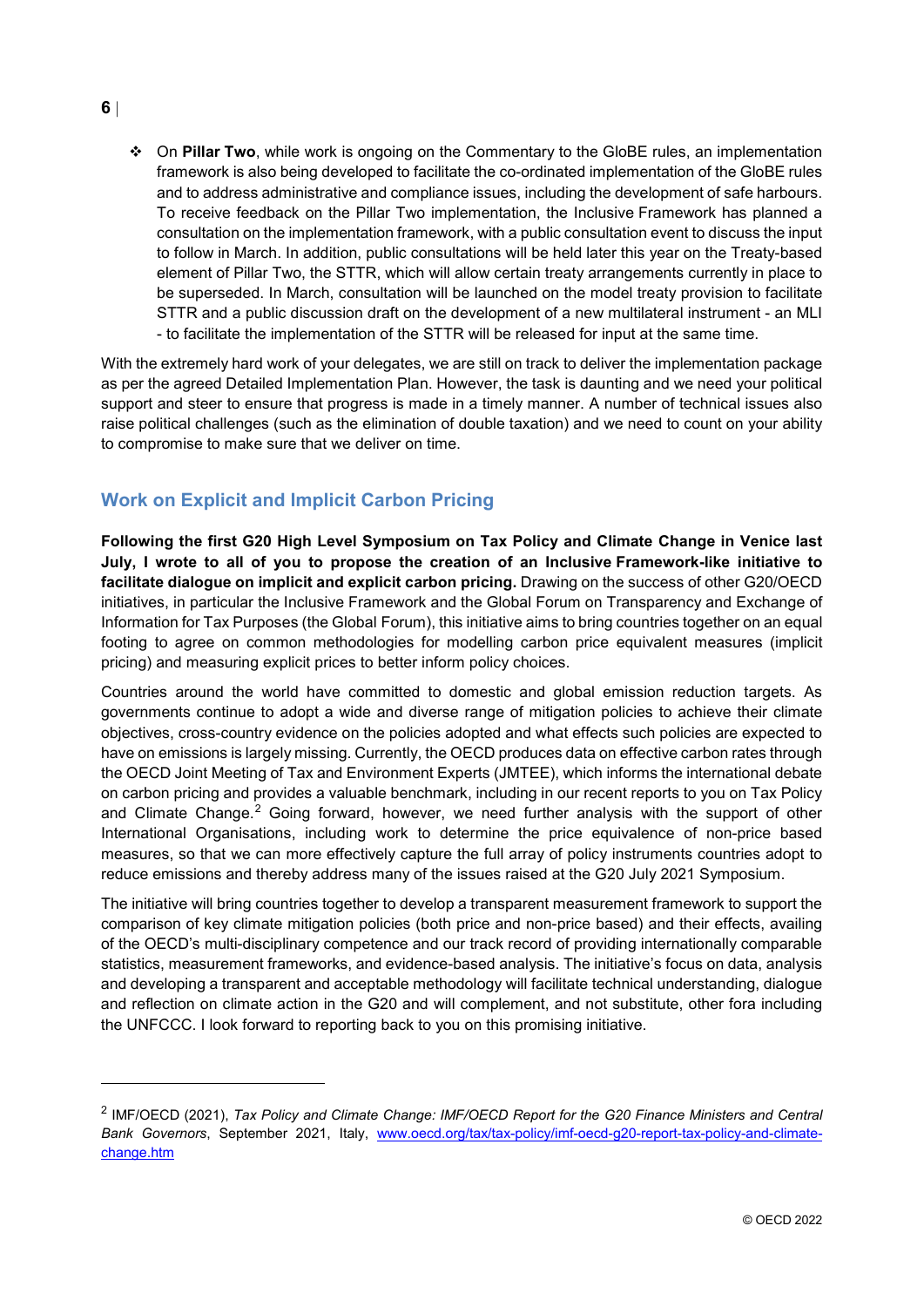## <span id="page-7-0"></span>**Tax Policy and Gender Equality**

**Ahead of your February meeting, we have prepared the first cross-country report analysing national approaches to tax policy and gender outcomes.[3](#page-7-2)** This report *– Tax Policy and Gender Equality: A Stocktake of Country Approaches –* draws upon input from 43 G20/OECD countries in response to a detailed survey on the issue of gender and tax policy design, and explores the extent to which countries consider and address gender equality in tax policy development and tax administration. The report analyses country perspectives on how and to what extent gender should be taken into account in tax policy and takes stock of the impact of the COVID-19 pandemic on gender equality in the tax system.

Even in tax systems that do not include overt gender biases, other **implicit biases** exist due to the interaction of the tax system with differences in the nature and level of income earned by men and women, consumption decisions, the ownership of property and wealth, and the impact of different social expectations on male and female taxpayers.

- **Gender equality is an important consideration in tax policy design for most countries.** About half of the 43 countries surveyed have already implemented specific tax reforms to improve gender equity, most commonly in the taxation of personal income. Although few countries noted examples of explicit bias in their tax system, more than half of the countries surveyed indicated that there is a risk of implicit bias in their system. The report also highlights the need to improve the collection of gender-disaggregated data on taxation, in particular on men and women's consumption and property and capital ownership.
- **Countries identified consider labour taxation as the key priority for future work to improve tax systems to increase gender equality**, including the impact of tax credits and allowances on gender equality, the taxation of second earners, the relationship between the progressivity of the tax system and gender equality, and the impact of social security contributions. A secondary priority is work on identifying an assessment framework for considering the use of explicit biases to reduce gender inequality**,** and on exploring gender bias in the taxation of capital income and capital gains, notably in wealth and inheritance taxes.

<span id="page-7-1"></span>**Governments can act to improve the gender outcomes of taxation**; by removing overt biases and reconsidering tax settings that currently result in implicit gender bias, and evaluating avenues within the tax system to design and implement tax policy that promotes gender equality. I will continue to report to you on this important issue.

<span id="page-7-2"></span><sup>3</sup> OECD (forthcoming), *Tax Policy and Gender Equality: A Stocktake of Country Approaches*, OECD Publishing, Paris, [www.oecd.org/publications/tax-policy-and-gender-equality-b8177aea-en.htm.](http://www.oecd.org/publications/tax-policy-and-gender-equality-b8177aea-en.htm)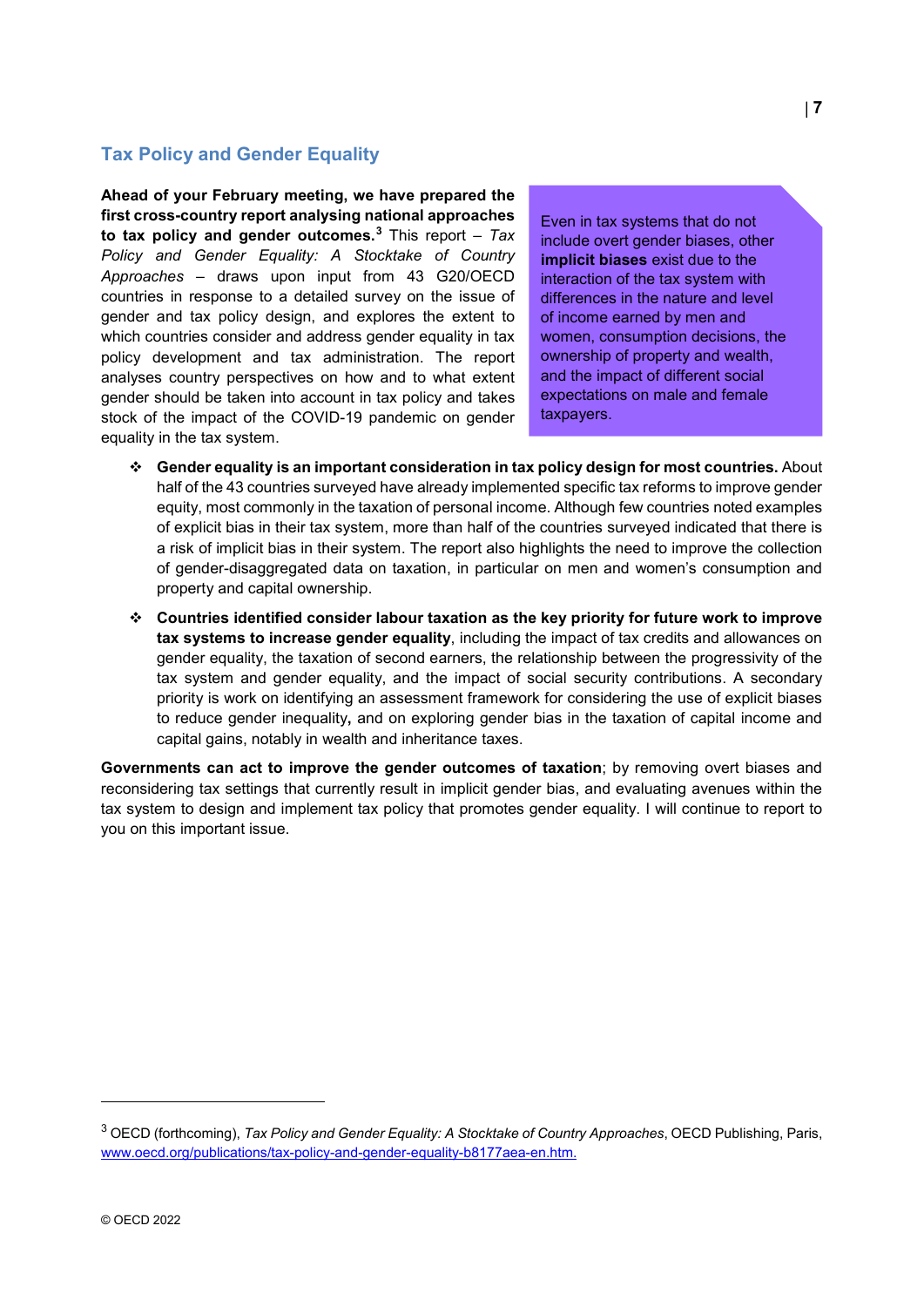## **Tax and Development**

TIWB programmes have raised a total of USD 1.6 billion in additional tax revenues and USD 3.9 billion in additional tax assessed in developing countries **For your last meeting in October 2021, I presented a report,** *Developing Countries and the OECD/G20 Inclusive Framework on BEPS***. [4](#page-8-0)** The report proposed ideas that would ensure that all members of the Inclusive Framework's strong coalition of countries advance together. The report acknowledges that the pace and scale of

progress in international tax reform and intergovernmental co-operation has meant that many developing countries remain on a steep learning curve. The OECD is now preparing a roadmap – to be informed by a dedicated G20 Ministerial Symposium later in 2022 – to track progress made by developing countries in international tax reform. The roadmap will also address further priorities identified by developing countries, including the impact on tax incentives for investment as a result of the international tax package implementation.

**In line with the G20 mandate to improve developing countries' capacity to strengthen their tax systems and mobilise domestic resources**, bespoke technical assistance is being rolled out to ensure that the needs of lower capacity members the Inclusive Framework are met in the implementation phase of the Two-Pillar agreement. This is in addition to ongoing capacity building work, including over 100 programmes being carried out through the OECD/UNDP Tax Inspectors Without Borders (TIWB) initiative, helping developing countries collect taxes from multinational enterprises operating in their jurisdiction. <sup>[5](#page-8-1)</sup>

**Our work to assist developing economies in addressing the VAT challenges of e-commerce growth has continued at a strong pace.** Following the release of the regional VAT Digital Toolkit for Latin America and the Caribbean last year, the toolkits for Asia Pacific and for Africa will be released later in 2022.<sup>[6](#page-8-2)</sup> The toolkits are detailed practical manuals to assist developing economies in the design, administrative and operational implementation of the OECD framework for the collection of VAT on digital

Over 70 jurisdictions worldwide have now implemented VAT reform based on the OECD standard

trade, developed in close consultation with tax authorities in developing economies. In response to strong demand, the OECD will soon begin a comprehensive technical assistance program on VAT and ecommerce for developing economies, covering all aspects of VAT reform targeted at digital trade and the implementation of robust audit and enforcement strategies.

**Last year marked the 10th anniversary of the Global Forum's Capacity Building and Outreach (CBO) Programme**, which aims to ensure that all members, including developing countries, benefit from the exchange of information standards.<sup>[7](#page-8-3)</sup> Over half of the Global Forum members are developing countries. Thanks to the partners and donors, the CBO programme has trained 22 000 officials since its inception. In 2021, it delivered pre-membership assistance to 5 jurisdictions, 36 induction programmes and 34 trainings. In recent years, the Global Forum has also produced seven toolkits on the practical implementation of the transparency standards across a range of technical areas.

<span id="page-8-0"></span><sup>4</sup> OECD (2021), *Developing Countries and the OECD/G20 Inclusive Framework on BEPS: OECD Report for the G20 Finance Ministers and Central Bank Governors, October 2021*, Italy, OECD, Paris, [https://www.oecd.org/tax/beps/developingcountries-and-the-oecd-g20-inclusive-framework-on-beps.htm.](https://www.oecd.org/tax/beps/developingcountries-and-the-oecd-g20-inclusive-framework-on-beps.htm)

<span id="page-8-1"></span><sup>5</sup> See<http://www.tiwb.org/>

<span id="page-8-2"></span><sup>6</sup> OECD/WBG/CIAT/IDB (2021), *VAT Digital Toolkit for Latin America and the Caribbean*, OECD, Paris, <https://www.oecd.org/tax/consumption/vat-digital-toolkit-for-latin-america-and-the-caribbean.htm>

<span id="page-8-3"></span><sup>7</sup> See *2021 Global Forum Capacity Building Report* [https://www.oecd.org/tax/transparency/documents/2021-Global-](https://www.oecd.org/tax/transparency/documents/2021-Global-Forum-Capacity-Building-Report.pdf)[Forum-Capacity-Building-Report.pdf](https://www.oecd.org/tax/transparency/documents/2021-Global-Forum-Capacity-Building-Report.pdf)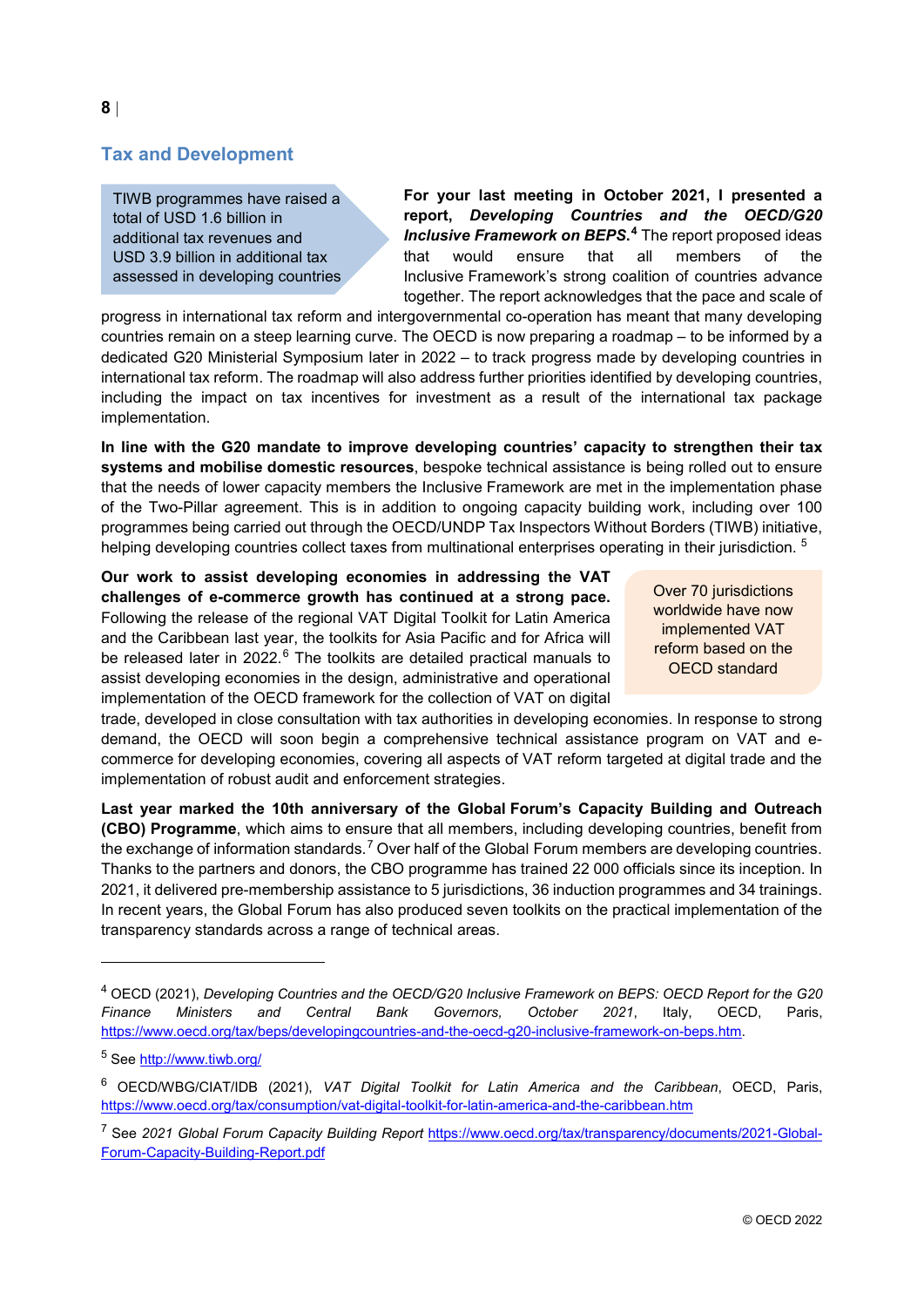### <span id="page-9-0"></span>**Tax Transparency**

**Since the G20/OECD Common Reporting Standard (CRS) on the automatic exchange of financial account information (AEOI) was adopted in 2014,** the world has moved on, and virtual assets have become more widespread. Since I last reported to you, we have now advanced our work to design a tax reporting and exchange framework that will adequately address the tax compliance risks associated with the emergence of crypto-assets. A new tax transparency package, comprising the new crypto-assets reporting framework and a proposed revision of the CRS will soon be released for public consultation.

*"We acknowledge the progress made on implementing the internationally agreed tax transparency standards and support the Organization for Economic Cooperation and Development's (OECD) ongoing work to explore proposals for automatic exchange of information on crypto-assets."*

**G20 Finance Ministers and Central Bank Governors Communiqué April 7, 2021**

Progress on transparency and exchange of information has helped identify approximately **EUR 112 billion** in additional revenue to date **The Global Forum continues to support countries to ensure that all taxpayers pay the tax that is due and to safeguard the level playing field.** By the end of 2022, the Global Forum will have completed the first peer reviews of the effectiveness of the implementation of the AEOI standard in practice. Reviews to date show that most of the 100 jurisdictions that committed to commence AEOI in 2017 or 2018 have effectively implemented the standard, and significant further progress is expected in the coming months. By 2024, 120 jurisdictions are expected to exchange information under AEOI.

The Global Forum continues to innovate and launched two new initiatives in November 2021:

- The **Asia Initiative**, which aims to give Asian members a regional voice and help them advance the transparency agenda, in co-operation with the Asian Development Bank's Asia-Pacific Tax Hub and other development partners. This complements the existing Africa Initiative launched in 2014 and the Latin America Initiative, launched in 2018; and
- The **Women leaders in tax transparency programme**, a network contributing to gender equality and empowering women to take leading roles on tax transparency in tax administrations.

**The Global Forum has also adjusted its activities regarding the exchange of information on request (EOIR) during the COVID-19 pandemic, enabling peer reviews to continue even where an on-site visit has not been possible.** This allowed nine reports on the legal frameworks for EOIR to be issued in 2021, with the remainder of these reviews to be completed (and ratings assigned) once on-site visits can resume. For the first time in 2021, members of the Global Forum provided feedback on their EOIR experience over the last year. Feedback was received in respect of 66 members of the Global Forum's 163 members and most members are satisfied with ongoing bilateral EOIR, although COVID-19 has affected the timeliness of responses to requests for information. The issues raised by peers will be reviewed and actions taken if needed. With the international community looking towards recovery from the COVID-19, the Global Forum will continue to deliver on its mandate in 2022.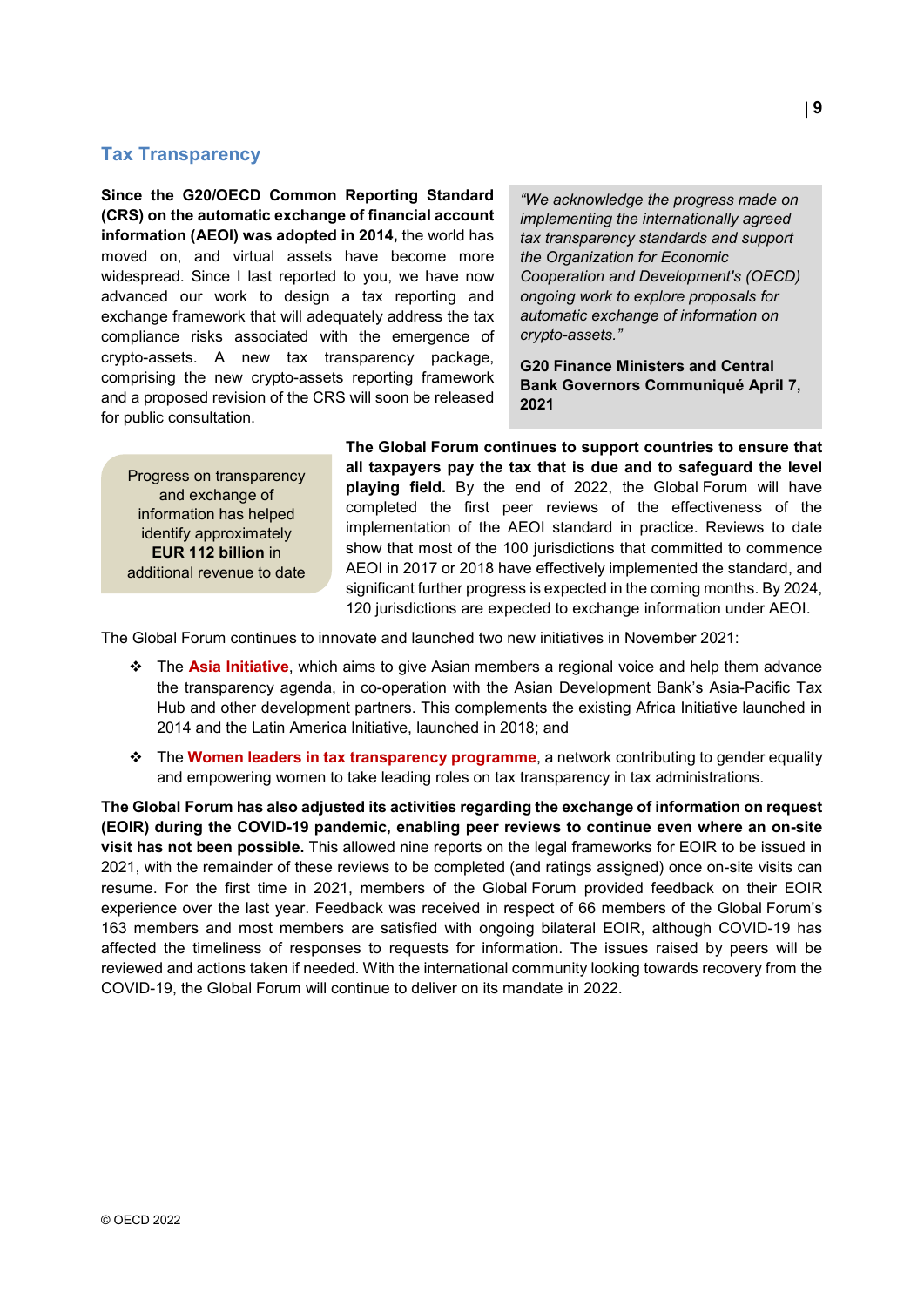#### A robust international network

- •Global Forum membership reached 163 jurisdictions in 2021
- •144 jurisdictions are participating to the multilateral Mutual Assistance Convention
- •Over 7 700 exchange relationships are in place
- •129 jurisdictions have been partly or fully reviewed on EOIR

#### Wide AEOI coverage

- •120 jurisdictions are committed to AEOI by 2024
- •46 developing jurisdictions are carrying out AEOI or committed to do so in the near future
- •In 2020, AEOI on more than 75 million financial accounts worldwide, covering total assets of around EUR 9 trillion

#### Steady increase in revenues

- •A total of EUR 112 billion of additional revenues (tax, interest, penalties) have been identified so far, thanks to voluntary disclosure programmes and similar initiatives against the backdrop of increased global tax transparency and EOI
- •EUR 30bn of which have been identified by developing countries

Tax Transparency snapshot

#### <span id="page-10-0"></span>**BEPS Minimum Standards and Taxation of Multinationals**

**While addressing the tax challenges arising from digitalisation continues to dominate the Inclusive Framework's work programme**, steady progress has continued on other aspects of the fight against base erosion and profit shifting.

- \* The Inclusive Framework released the results of the fourth annual peer review of **BEPS Action 13** in October 2021. The review covers the implementation of the country-by-country (CbC) reporting minimum standard by 132 Inclusive Framework members. The review confirmed that over 100 jurisdictions have already introduced legislation to impose a filing obligation on MNE groups, covering practically all MNE Groups with consolidated group revenue at or above the threshold of EUR 750 million.
- The Inclusive Framework has also released the latest statistics on Mutual Agreement Procedures (MAP), which play an important role in the monitoring of **BEPS Action 14** and measuring the progress made by jurisdictions. Since my last report, the Stage 2 peer review monitoring reports of the BEPS Action 14 minimum standard for the batches 7 and 8 jurisdictions were released. These reports show the efforts the fifteen jurisdictions in these batches have made to be in line with the BEPS Action 14 minimum standard.
- ❖ In addition, the Inclusive Framework has released peer review assessments of 131 jurisdictions regarding the exchange of information on tax rulings under **BEPS Action 5**. The review confirmed that 95 jurisdictions are now fully in line with the BEPS Action 5 minimum standard, with the remaining 36 jurisdictions receiving one or more recommendations to improve their legal or operational framework to identify and exchange the tax rulings.
- The Inclusive Framework also approved the **BEPS Action 6** Peer Review report on the implementation of the minimum standard on treaty shopping on 9 February 2022. The report, which includes detailed information on the implementation of the minimum standard for each Inclusive Framework member, shows that the

More than 3 000 bilateral relationships for the exchange of CbC reports are now in place

Over 22 000 tax rulings have been identified and 41 000 exchanges on tax rulings have taken place between jurisdictions as a result of **BEPS Action 5**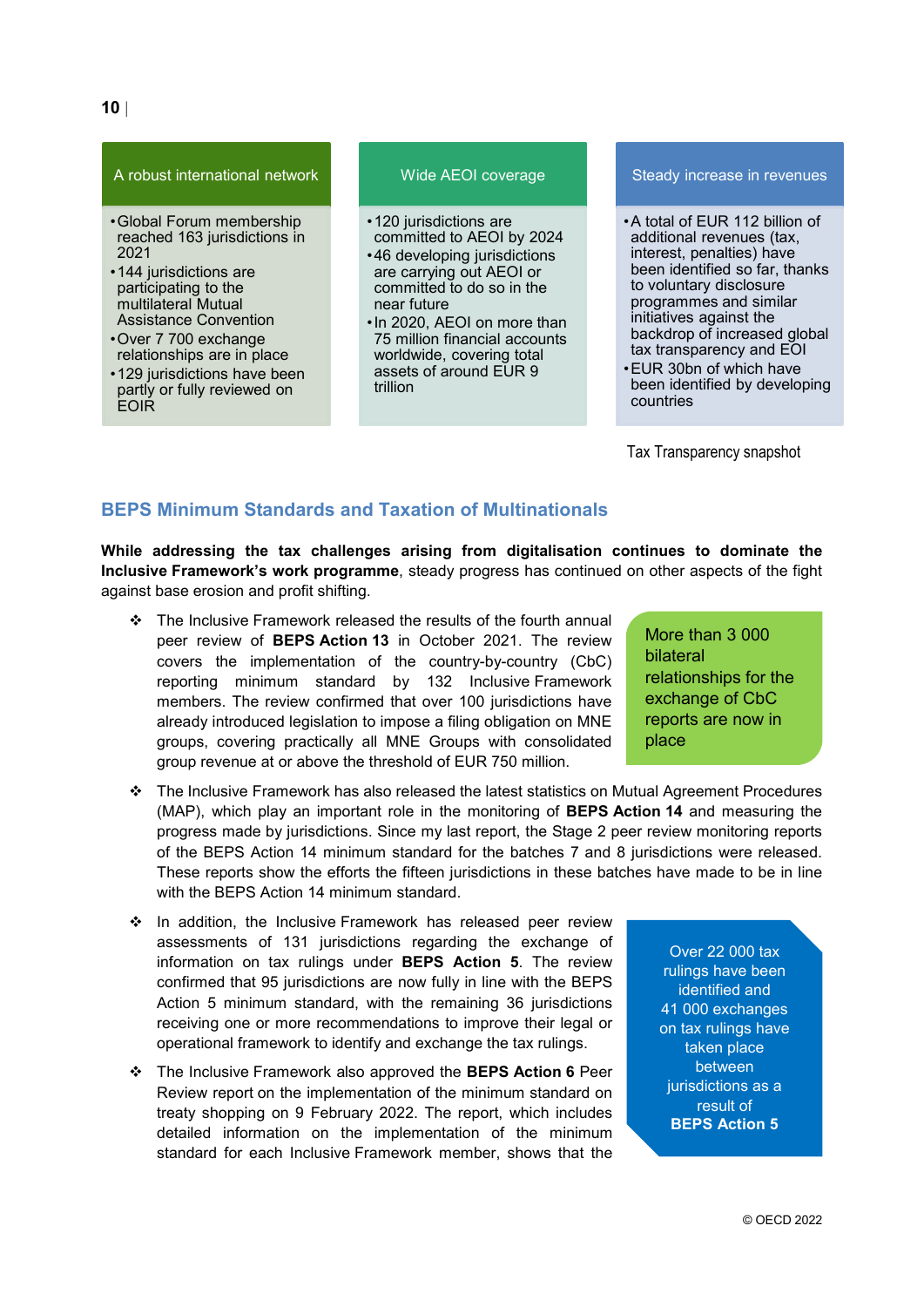level of compliance has more than doubled since last year and around 2 300 of 2 400 tax treaties concluded between the members should become compliant with the minimum standard in a near future.

Since I last reported to you, the reach of the **Multilateral Convention to Implement Tax Treaty Related Measures to Prevent Base Erosion and Profit Shifting** (BEPS MLI) has expanded to cover 99 jurisdictions and around 1 [8](#page-11-0)50 bilateral tax treaties.<sup>8</sup> The BEPS MLI has already started to impact the bilateral treaties of 68 jurisdictions that have ratified it and an additional 950 treaties will be modified once the MLI is ratified by all signatories, thereby impacting 1 850 treaties worldwide.

**Finally, in January, the OECD released the 2022 edition of the** *OECD Transfer Pricing Guidelines for Multinational Enterprises and Tax Administrations***, following the release of new transfer pricing country profiles for in December**. [9](#page-11-1) Transfer pricing country profiles have been published by the OECD since 2009, and were updated in 2017 in line with the BEPS Project. The profiles provide high-level information about the transfer pricing systems of 63 countries including G20 members.<sup>[10](#page-11-2)</sup>

<span id="page-11-0"></span><sup>8</sup> See:<http://oe.cd/mli>

<span id="page-11-1"></span><sup>9</sup> OECD (2022), *OECD Transfer Pricing Guidelines for Multinational Enterprises and Tax Administrations 2022, OECD Publishing, Paris*, [https://doi.org/10.1787/0e655865-en.](https://doi.org/10.1787/0e655865-en) 

<span id="page-11-2"></span><sup>10</sup> Austria, Belgium, Bulgaria, France, Georgia, Germany, Indonesia, Ireland, Italy, Latvia, Malaysia, Mexico, Peru, Poland, Seychelles, Singapore, South Africa and Sweden. The release also included for the first time country profiles for Albania. Kenya and the Maldives, bringing the total number of countries covered to 63. Further information: [https://oe.cd/transfer-pricing-country-profiles.](https://oe.cd/transfer-pricing-country-profiles)